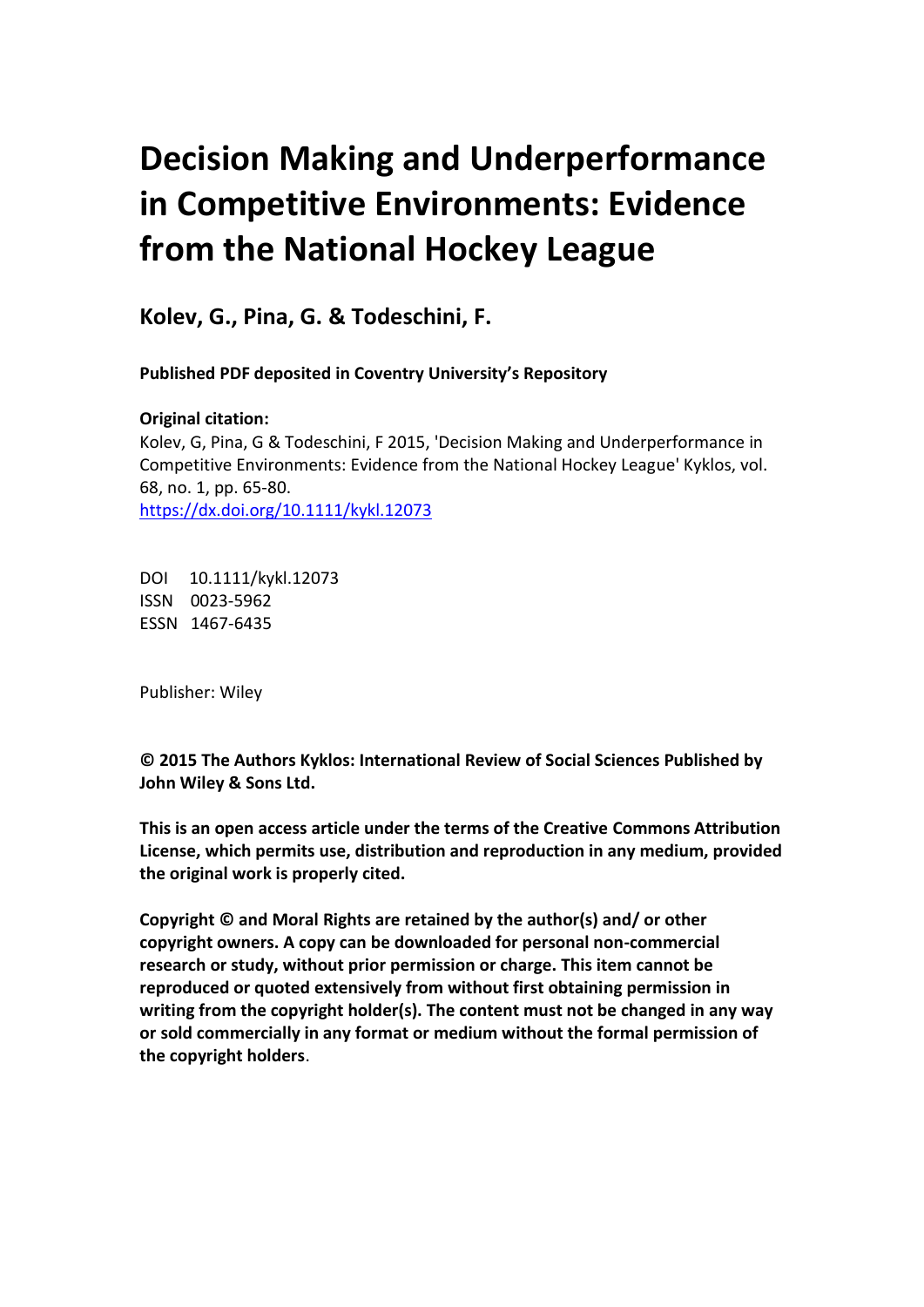## **Decision Making and Underperformance in Competitive Environments: Evidence from the National Hockey League**

Gueorgui I. Kolev, Gonçalo Pina and Federico Todeschini\*

### I. INTRODUCTION

A fundamental implication of rational decision making is that an expansion of an agent's choice set must not result in a worse outcome for him. If the agent optimally takes advantage of the larger set of possibilities he should make himself better off. If the expansion of his choice is immaterial, the agent would at least be as well off as before the expansion. This no longer holds true if the agent is irrational and makes suboptimal choices. If the agent is irrational, an expansion of the choice set can possibly result in a suboptimal choice which was previously not available, and therefore lead to a worse outcome.

Various deviations from rationality have been documented in laboratory experiments. People can be irrational and behavior and choices that are inconsistent with normative economic or statistical models can be induced in the laboratory (Hogarth, 2007; Kahneman, Slovic, and Tversky, 1982; Hogarth, and Reder, 1987). The outstanding question is whether irrationality is pervasive in *real life* settings with high stakes, where agents' behavior and choices naturally occur.

In this paper we study rational decision making and performance in a real life situation. We use data from all the shootouts from the National Hockey League (NHL) between the seasons 2005/06 and 2011/12. The shootout is a tournament where two teams of professionals compete performing a task sequentially. The task is a penalty shot. The professionals are extremely well paid hockey players. Our sample includes data from before and after an exogenous NHL policy

\* Gueorgui I. Kolev: Senior Lecturer, Middlesex University Business School, The Burroughs, London NW4 4BT. United Kingdom; Email: joro.kolev@gmail.com. Gonçalo Pina: Assistant Professor, Santa Clara University, 500 El Camino Real, CA 95053, Santa Clara, USA; Office Phone: +1 408 554 4997; Email: gpina@scu.edu. Federico Todeschini: Senior Analyst, Institut Català d'Avaluació de Polítiques Públiques, 108 Pau Claris Street, 08009, Barcelona, Catalonia, Spain; Office Phone: +3 493 554 5300; Email: federico.todeschini@ivalua.cat. We would like to thank Prof. Dr. Alois Stutzer (the Editor), Robin M. Hogarth, and four anonymous referees for their comments and suggestions. This paper previously circulated under the title "Overconfidence in competitive environments: evidence from a quasi-natural experiment (2010)."

<sup>© 2015</sup> The Authors Kyklos: International Review of Social Sciences Published by John Wiley & Sons Ltd. This is an open access article under the terms of the Creative Commons Attribution License, which permits use, distribution and reproduction in any medium, provided the original work is properly cited. 65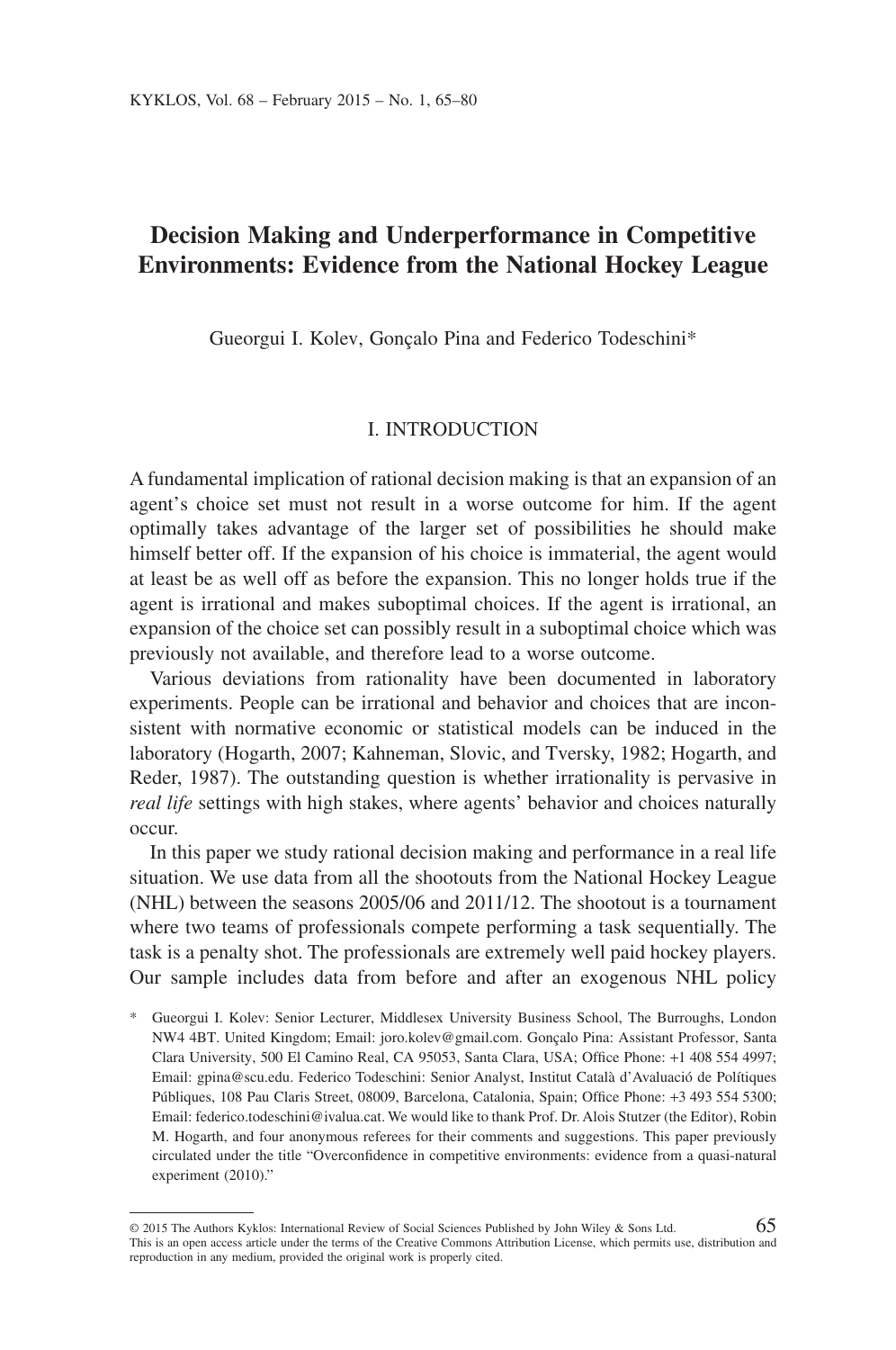change. Before the exogenous policy change, in the season 2005/06, the NHL rules of the game stipulated that the *away teams* had to *always start* the shootout, and perform the task first in the sequence. After the policy change, in the seasons from 2006/07 to 2011/12 *home teams* were given the *choice* to decide who will start the shootout. This exogenous expansion of the choice set of home teams allows us to study decision making and performance.

These data are interesting because they feature professionals that are familiar with the tournament and the task, and that have substantial incentives to excel. The shootout was introduced in the 2005/06 season as a method of determining the winning team if a match is still drawn following overtime. In a shootout both teams take penalty shots until a winner is determined, while the opposing team's goalkeeper tries to stop the penalty shots from being scored. As a method of determining the winner of a game, the shootout has been widely used in other North-American and International competitions. The penalty shot task is used during regular time to punish specific infractions. Furthermore our dataset is fully comprehensive and includes all the shootouts in the NHL in a short period of time. Therefore we have a tournament that is repeated a substantial number of times by the same highly skilled professionals with incentives to excel.<sup>1</sup>

The most interesting aspect of our policy experiment is that after the policy change home teams enjoy an expanded choice set. If home teams are taking the rational decision, they should move first only when this is optimal, and this should lead them to win the tournament more often after the policy change.

The main finding of this paper is that in fact after given the choice, home teams most of the time move first in the sequence, and this results in *lower* winning frequency for them. In other words, we find that a larger choice set causally leads to different choices and to worse performance. Therefore, a greatly expanded choice set leads to worse outcomes for home teams.

The second finding of this paper is that it matters whether home teams start the shootout or not. We can reject the null hypothesis that the order does not matter for winning the shootout. Unfortunately, our data does not have randomization on the sequence order, therefore we can not attribute our findings of decreased performance purely to the sequence order. Other factors could be driving both the choice

1. We argue that strategic considerations about letting the other team win play an insignificant role in our data. One potential concern would be that teams might be interested in deliberately losing games as soon as they are out of the playoff race. The rationale behind this strategy would be to benefit from a better position in the draft of new players entering the League in the next season. The order of the draft pick is determined by a combination of last season's standing and a lottery system. For example, the last team in the table has a 25% probability of gaining the right to the first pick. Although this is still the highest possible probability of getting the first pick in the draft, it reduces the benefits from losing on purpose. More importantly, if a team wanted to lose on purpose it would never wait for the shootout. The reason is that a loss following regular time is still rewarded with a point, while a loss in regular time is not rewarded with any points. In any case, the robustness checks described in Section IV show that the issue of losing on purpose is not a reason for concern in our NHL data.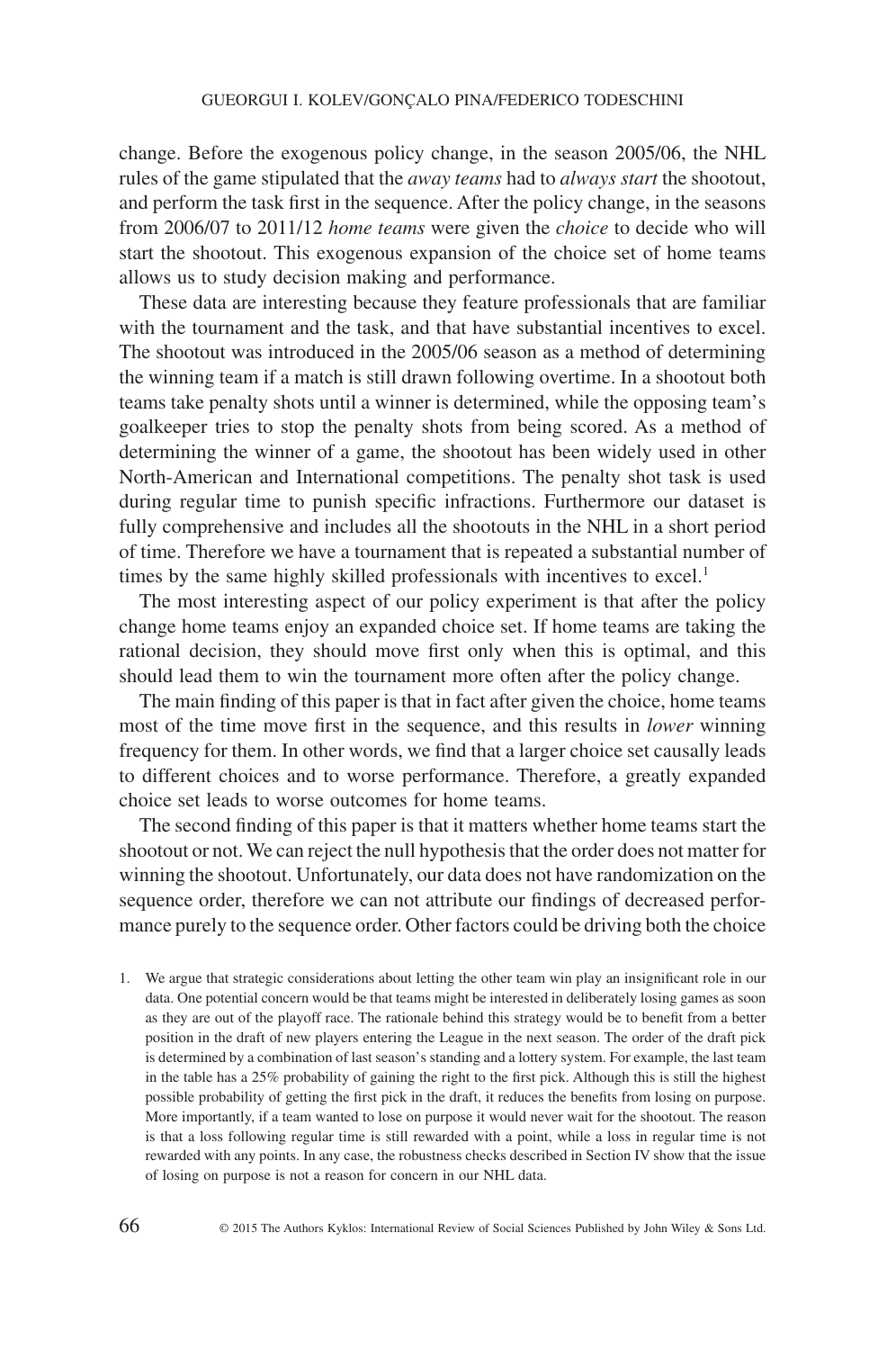| Description of the dataset |       |                  |              |          |              |  |  |  |
|----------------------------|-------|------------------|--------------|----------|--------------|--|--|--|
| Season                     | Games | <b>Shootouts</b> | <b>Shots</b> | Goal $%$ | HT First $%$ |  |  |  |
| 2005/06                    | 1230  | 145              | 981          | 33.64    | $\Omega$     |  |  |  |
| 2006/07                    | 1230  | 164              | 1215         | 32.76    | 64.0         |  |  |  |
| 2007/08                    | 1230  | 156              | 1058         | 32.51    | 65.4         |  |  |  |
| 2008/09                    | 1230  | 159              | 1059         | 33.71    | 79.9         |  |  |  |
| 2009/10                    | 1230  | 184              | 1398         | 32.12    | 82.1         |  |  |  |
| 2010/11                    | 1230  | 149              | 1058         | 30.62    | 81.2         |  |  |  |
| 2011/12                    | 1230  | 181              | 1207         | 33.89    | 82.3         |  |  |  |
| All                        | 8610  | 1138             | 7976         | 32.74    | 66.3         |  |  |  |

*Table 1*

Description of the dataset

*Notes*: Dataset includes all the shootouts in the NHL between 2005/06 and 2011/12. HT First column denotes the fraction of Home Teams starting the shootout. The fraction of home teams choosing to start first over all season when they can choose, i.e., from 2006/07 to 2011/12, is 76%.

of whether to start the shootout and the outcome of the shootout. E.g., it could be a selection effect – weaker teams choose to start and lose more often. In face of these selection problems, in the remaining of the paper we explore different explanations and highlight which explanations are consistent with the data.

Our results are consistent with an explanation based on overconfidence in a setting where there is psychological pressure from lagging behind in the tournament. In a seminal paper Svenson (1981) documented that 93% of a US sample and 69% of a Swedish sample of drivers believe to be more skillful drivers than the median driver. Park and Santos-Pinto (2010) show that agents are overconfident about their own ability in poker and chess tournaments. Apesteguia and Palacios-Huerta (2010) document an advantage of shooting first in the context of soccer penalty shootouts. In their random assignment data, teams starting the shootout win with 60% probability. This result has been challenged by Kocher, Lenz, and Sutter (2012) using a different dataset and by Feri, Innocenti and Pin  $(2013)$  in a field experiment.<sup>2</sup> Using survey data, Apesteguia and Palacios-Huerta (2010) also document that coaches and managers prefer to go first in the shootout, with the explicit objective of putting opponents under pressure.

We argue that in hockey shootouts there is an advantage of shooting second. In soccer, *shooting* first is nearly identical to *scoring* first, as the unconditional probability of scoring a goal from a penalty kick is very high, about  $72\%$ <sup>3</sup>. In hockey however, there is an important distinction between shooting first and scoring first, as the chance of realizing a goal from a penalty shot is relatively low, about 33% (see Table 1). If psychological pressure from

 $\degree$  2015 The Authors Kyklos: International Review of Social Sciences Published by John Wiley & Sons Ltd. 67

<sup>2.</sup> We discuss how these results relate to our interpretation in Section V.

<sup>3.</sup> Calculated from the data Apesteguia and Palacios-Huerta (2010) provided for replication at http:// www.aeaweb.org/articles.php?doi=10.1257/aer.100.5.2548.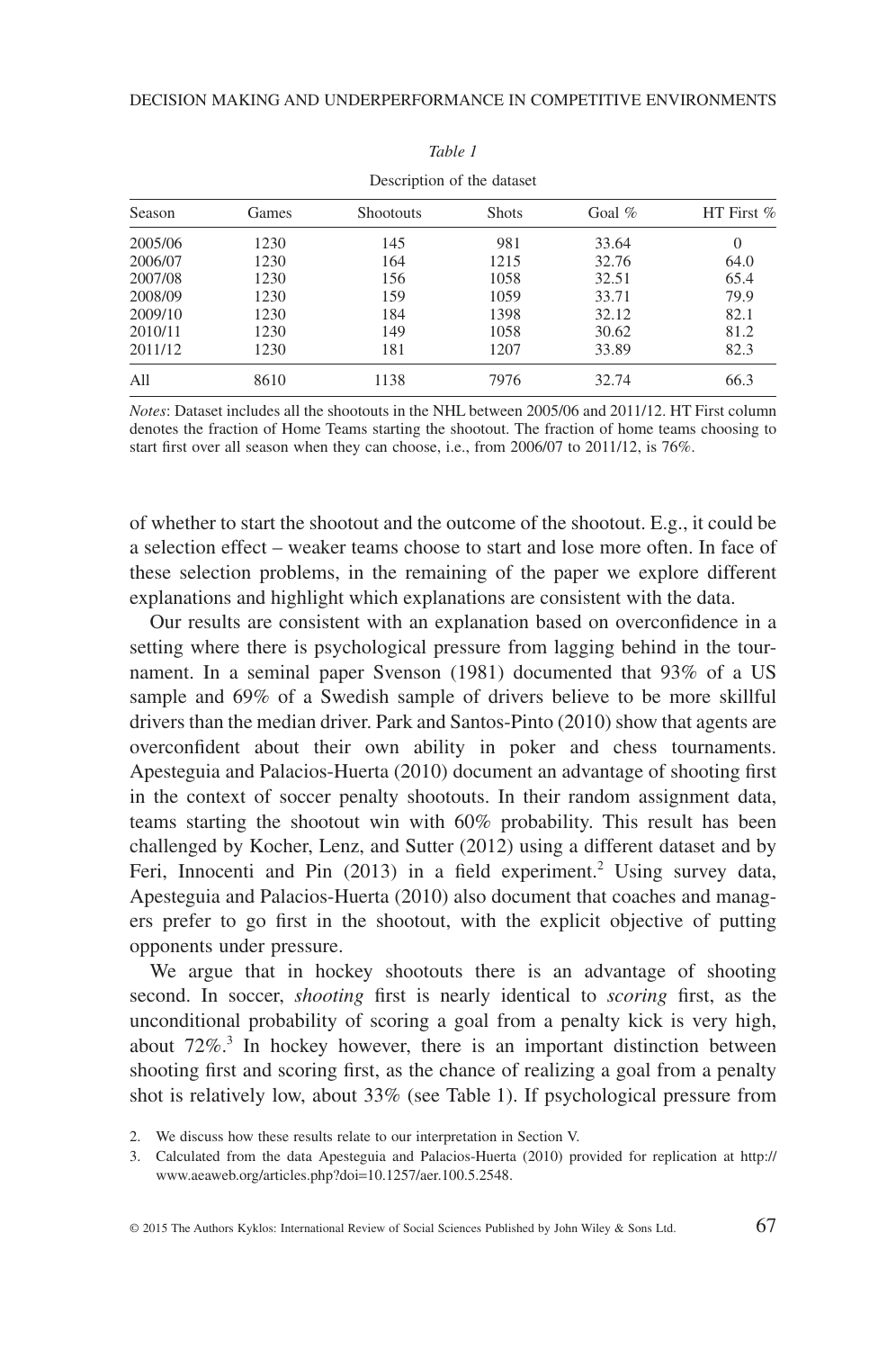lagging in the partial score is present in hockey shootouts, the advantage should fall on the team that shoots second. But if home teams are overconfident regarding their ability to score first, they may start the shootout too often with the objective of getting the opponent's shooter under pressure. Once they fail to materialize this advantage, this releases the opponent's team from psychological pressure and leads home teams starting the shootout to underperform.

We look at shot by shot data and study shooter performance conditional on the shooter's team being in advantage, disadvantage or in a situation of potential advantage in the shootout. The first two are defined as a positive and a negative partial score, respectively. We define potential advantage as a situation where the shootout is tied, but the shooter's team has one more shot to take than the goalie's team. We find no significant effects on the probability of scoring from being in disadvantage. We do find statistically significant positive effects on the probability of scoring from being in advantage in the shootout – which could justify the desire to move first. We also find statistically significant positive coefficients from being in a situation of potential advantage. These correlations are consistent with the explanation we propose.

Finally, we consider a number of other potential explanations for our data: negative selection in terms of quality of home teams that get to the shootout, choice inducing choking, losing on purpose and learning. We can reject that home teams getting to the shootout are of less observable quality relative to away teams after the policy change. We find no direct evidence of increased choking for home team shooters following the policy change, nor evidence that losing on purpose is driving our results. Regarding learning, if we drop the first two seasons following the policy change, when the probability of starting the shootout is around 65%, our results are even stronger.

We proceed as follows. Section II describes what a shootout is, and our data. Section III describes our test of rationality. The results of our analysis of the NHL policy experiment, as well as the analysis of potential explanations are in Section IV. Section V concludes.

## II. SHOOTOUTS DATA

#### *II.1. The shootout and the penalty shot*

The shootout in the NHL consists of a series of three alternating shots per team. The team with a higher score following these three shots is the winner. If one team scores the first two shots, and the other team misses the first two shots, the third shot is not performed as it would not change the outcome of the shootout.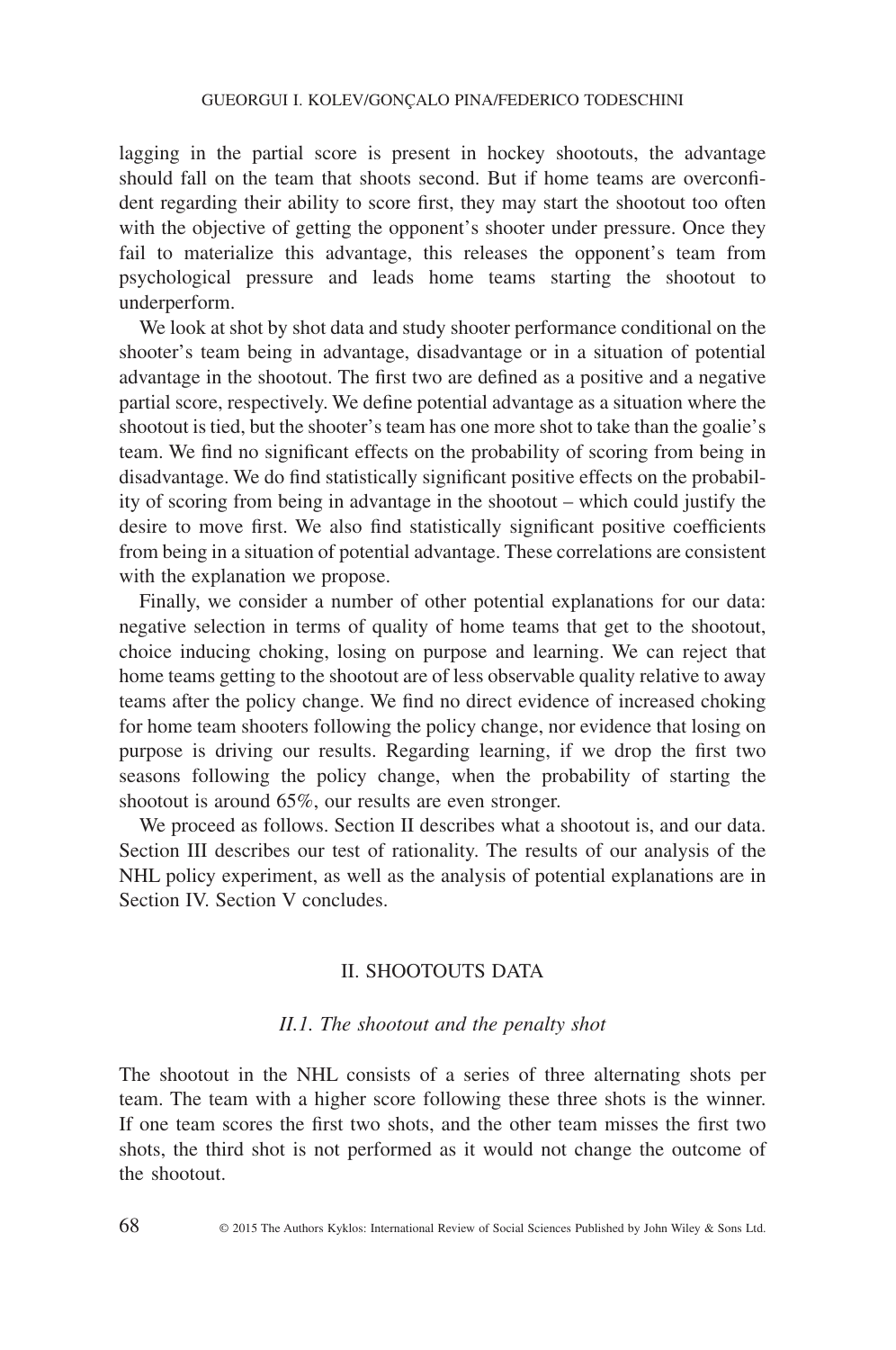If after each team has taken three shots the score remains tied, the shootout proceeds to a "sudden death" format. In the "sudden death" rounds, if one team scores and the other team does not, the team that scored wins and this completes the shootout. If both teams do not score or if both teams do score in the "sudden death" round, they proceed to the next "sudden death" round, and this process in principle can continue ad infinitum.

The coach of each team determines the shooters and the order they shoot. No player may shoot twice before everyone eligible has shot. The rules state that the home team has the choice of shooting first or second (NHL Official Rules, 2011). The exception is season 2005/06, when the home team always had to shoot second (NHL Official Rules, 2005).

The procedure for a penalty shot is exactly the same as the procedure for a long standing foul in hockey during regular time. Each penalty shot involves two players: a shooter and a goalkeeper. The shooter takes the puck from the center face-off spot and attempts to score while keeping the puck in motion, while the goalkeeper attempts to cover his goal from the puck. Each penalty shot takes around 3 to 5 seconds to be completed. It is a well defined task with immediately observed outcomes.4

## *II.2. Data*

We use data from the National Hockey League (www.nhl.com). The dataset comprises 1138 shootouts over seven seasons. Table 1 summarizes the data on shootouts and games. What we can gather from Table 1 is that shootouts are very important in hockey, as a large fraction of games are decided through a shootout. We can also observe that the unconditional probability of being successful in a penalty shot is about 33%.

There are two main advantages of using this dataset relative to other tournaments data. First, we have 1138 shootouts, and this is considerably larger than previous studies using sports natural, quasi-natural and policy experiments. Second, this dataset is fully comprehensive in that it includes all the shootouts in the NHL to date. Because the data spans a relatively short time period – only 7 years – a large proportion of the agents involved in the shootouts does not change in the data. This means we have a tournament, the shootout, that is repeated a

4. The Penalty shot rules: . . . place the puck on the center face-off spot and the player taking the shot will, on the instruction of the Referee (by blowing his whistle), play the puck from there and shall attempt to score on the goalkeeper. The puck must be kept in motion towards the opponents goal line and once it is shot, the play shall be considered complete. No goal can be scored on a rebound of any kind (an exception being the puck off the goal post or crossbar, then the goalkeeper and then directly into the goal), and any time the puck crosses the goal line or comes to a complete stop, the shot shall be considered complete.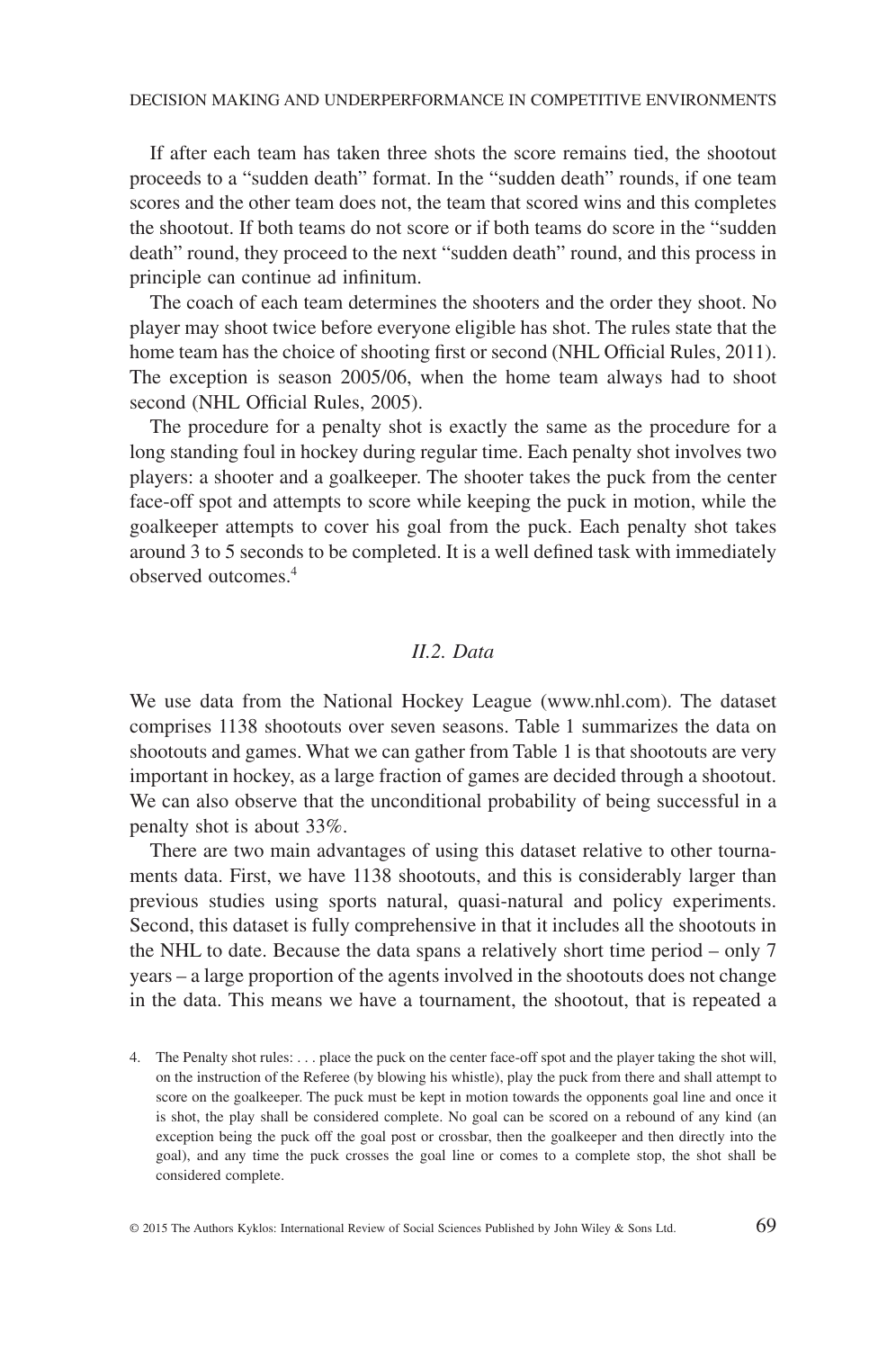large number of times by the same highly skilled professionals, that have incentives to excel. $5$ 

#### III. SETTING UP THE TEST OF RATIONALITY

In this section we describe the test of rationality.

Let us denote by  $p_b$  the probability of a home team winning the tournament before the policy change when NHL regulation stipulated that home teams had to shoot second. Let us denote by  $p_a$  the probability of a home team winning the tournament after the policy change when NHL regulation gave home teams the right to choose whether to start or not. As discussed in the introduction, the expansion of the home team choice set implies that the null hypothesis of rationality versus the alternative of irrational home team behavior after the policy change is

 $H_o: p_a \geq p_b$  *versus*  $H_A: p_a < p_b$ 

where the equality  $p_a = p_b$  holds if and only if the choice of whether to start a shootout or not is irrelevant for winning the tournament. In words, if home teams act rationally, they are more likely to win the shootout after the policy change when they enjoy expanded choice set. If home teams act irrationally, they might make themselves worse off under the expanded choice set after the policy change, because they might choose a suboptimal option (to start first in the shootout when this is undesirable) which was not available before the policy change.

The null hypothesis of rationality is a composite null hypothesis. Standard statistical hypothesis testing is ill equipped to handle such situations. Therefore we will proceed as is customary in the literature by considering a worse scenario and thereby testing

$$
H_o': p_a = p_b \text{ versus } H_A: p_a < p_b
$$

To this end, let the random variable *W* be the number of times the home team wins. Let *N* be the number of observations, *Wo* be the observed number of times the home team has won the shootout after the policy change, and  $p_a = p_b$  under  $H'_{o}$ , be the probability of winning a shootout after the policy change. Then

<sup>5.</sup> Because shootouts are so infrequent in soccer, Apesteguia and Palacios-Huerta (2010) only have 269 shootouts – of which 129 are eligible for their randomized experiment. Kocher et al. (2012) extend Apesteguia and Palacios-Huerta (2010) randomized experiment sample to 709 shootouts taking place over 30 years, 540 with known shooting order. Both Kocher et al. (2012) and Apesteguia and Palacios-Huerta (2010) combine shootouts from different competitions over about 30 years and have a significant number of shootouts within each competition for which the shooting order is not known.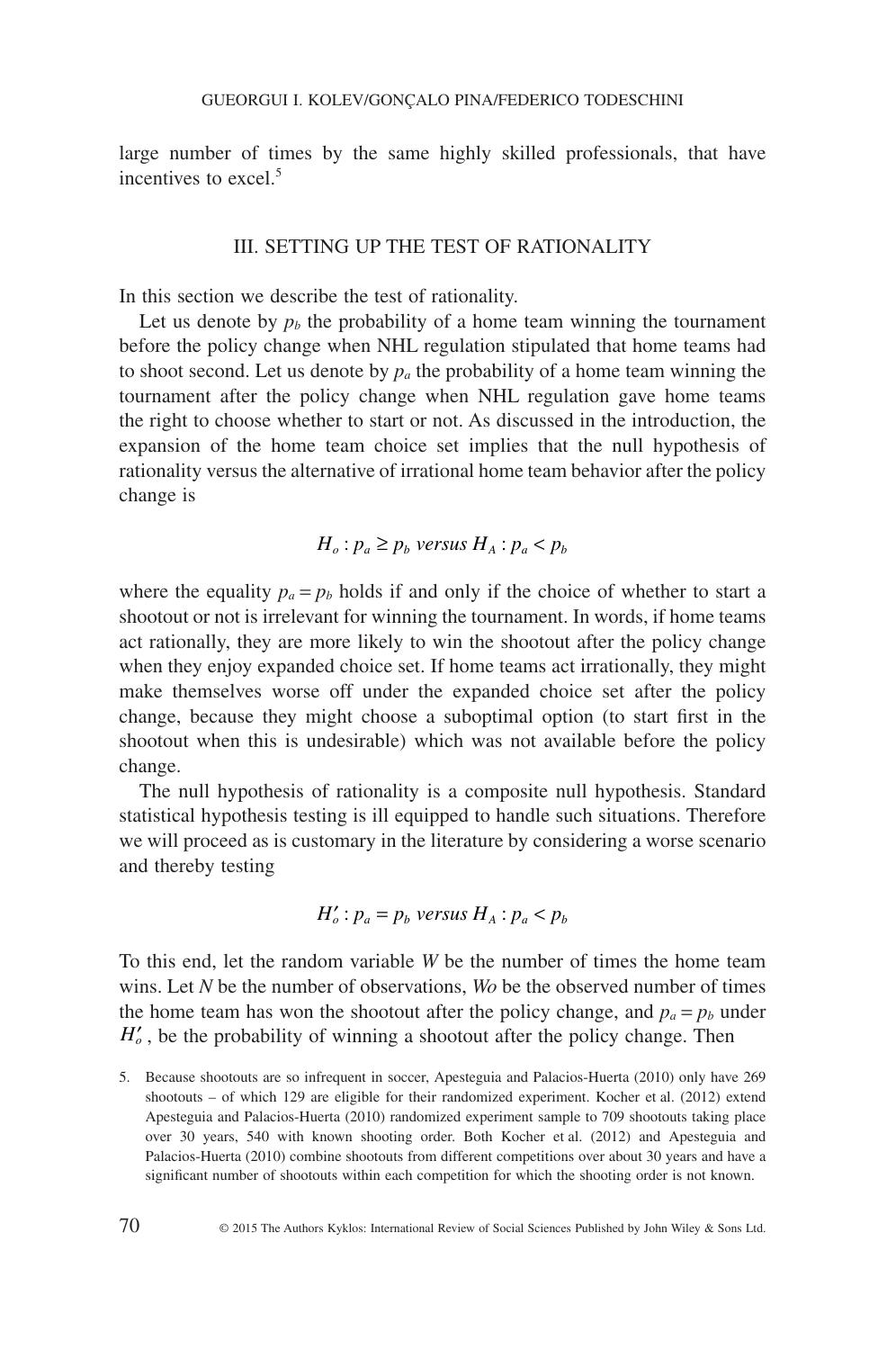| Home Teams (HTs)<br>Season         | <b>Shootouts</b> | $\%$<br>won | <b>Rationality Test</b><br>One sided P-value | No Effect Test<br>Two sided P-value |  |
|------------------------------------|------------------|-------------|----------------------------------------------|-------------------------------------|--|
|                                    |                  |             | HT winning<br>prob. 51.72%                   | HT winning<br>prob. $50\%$          |  |
| 2005/06                            | 145              | 51.72       |                                              | 0.74                                |  |
| 2006/07                            | 164              | 48.17       | 0.20                                         | 0.69                                |  |
| 2007/08                            | 156              | 49.36       | 0.30                                         | 0.94                                |  |
| 2008/09                            | 159              | 48.43       | 0.23                                         | 0.75                                |  |
| 2009/10                            | 184              | 49.46       | 0.29                                         | 0.94                                |  |
| 2010/11                            | 149              | 38.93       | 0.001                                        | 0.01                                |  |
| 2011/12                            | 181              | 45.30       | 0.05                                         | 0.23                                |  |
| Seasons 2006/07-2011/12            | 993              | 46.72       | 0.001                                        | 0.04                                |  |
| 2006/07-2011/12 & HT shoots first  | 755              | 47.68       | 0.014                                        | 0.22                                |  |
| 2006/07-2011/12 & HT shoots second | 238              | 43.70       | 0.01                                         | 0.06                                |  |

*Table 2*

One and two-sided exact binomial tests

*Notes*: In the rationality one-sided test (column 4, Rationality Test) we assume that the true probability of home team winning the shootout after the policy change is 51.72%, i.e., the observed probability of home team winning in the season 2005/06 before the policy change. In the no effect test (column 5, No Effect Test) we present the results of a two-sided binomial test assuming that the home team winning probability is 50%.

$$
\Pr\left[W \leq W\phi\right] = \sum_{i=0}^{W\phi} \binom{N}{i} p_b^i \left(1 - p_b\right)^{N-i} = \sum_{i=0}^{W\phi} \binom{N}{i} 0.517^i \left(1 - 0.517\right)^{N-i}
$$

gives us the probability of observing as bad as documented in the first row of Table 2 or worse performance of home teams after the policy change under  $H'_{o}$ . As the binomial cumulative distribution function in the above expression is decreasing in *pb* this will in turn give us a conservative upper bound on  $Pr[W \leq W_0]$  under  $H_0$ , i.e., it will give us a conservative test of rationality of home team behavior. Table 2 collects the results of this test in column 4.

In column 5 of Table 2 we present the results of a two-sided binomial test for the null hypothesis that the probability of a home team winning is 50%. Note that given that we do not have random assignment of the shootout order there is no reason *a priori* to expect the winning probability to be 50%. Yet the probability of a home team winning equal to 50% is an interesting *no effect* null hypothesis.

## IV. RESULTS

#### *IV.1. Rationality test*

Focus first on the row "Seasons 2006/07–2011/12" of Table 2. This is the test of rationality carried out on all seasons where the home team has the choice of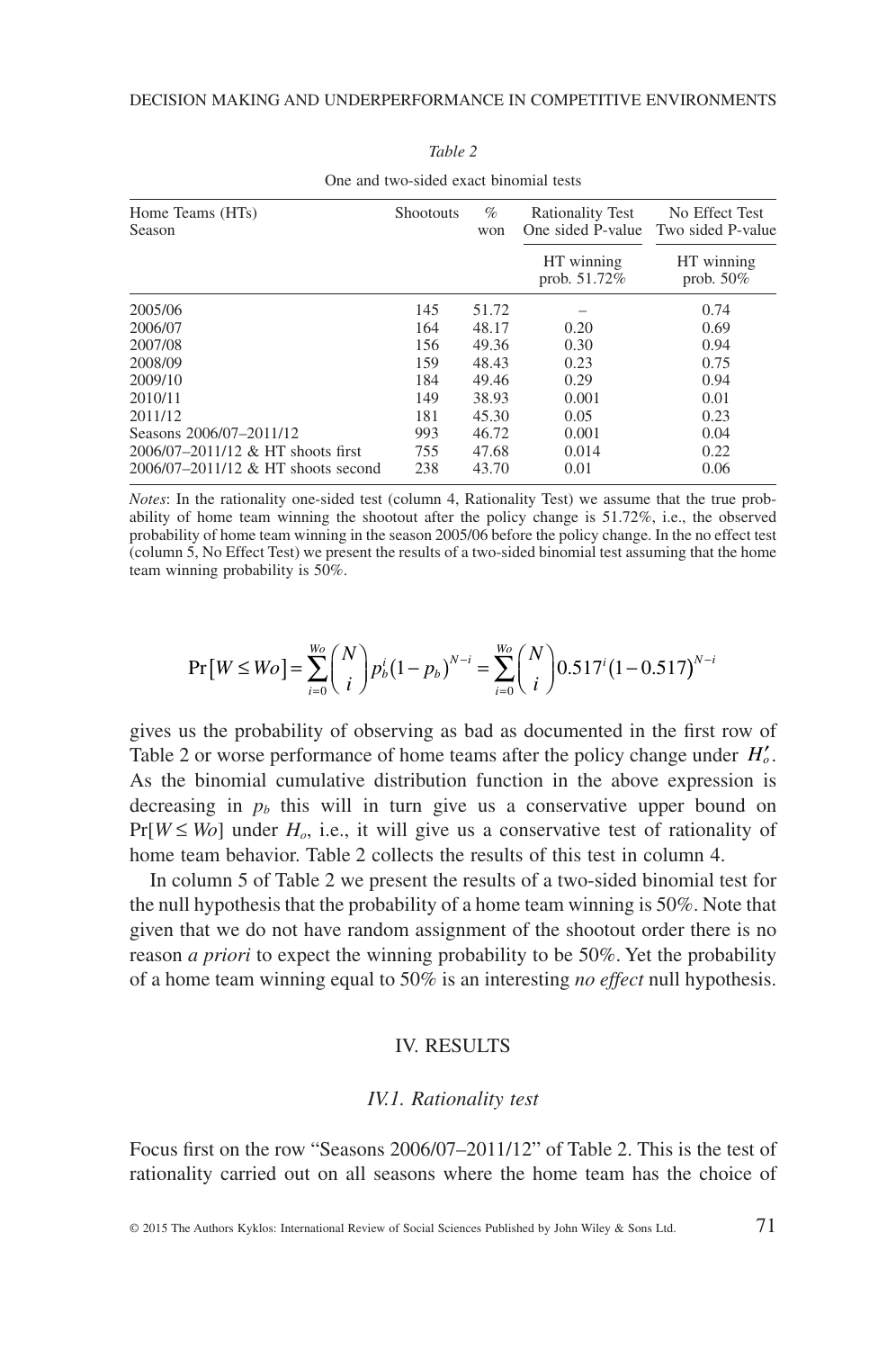whether to start or not. Our results suggest that the probability of observing as bad or worse performance of home teams as the fraction of time they actually win the shootouts after the policy change assuming that  $H'_o: p_a = p_b$  holds true, is very low, only 0.001. In other words, we are able to reject the null hypothesis of rationality  $H_o: p_a \geq p_b$  *at least* at the 0.1% significance level. Remember that 0.001 is a conservative upper bound for the p-value of the test  $H_o: p_a \geq p_b$  versus  $H_A$ :  $p_a$  <  $p_b$ .

In the last two rows of Table 2 we decompose home teams according to their choice of whether to shoot first in the shootout. Table 1 shows that home teams overwhelmingly choose to shoot first: they shoot first 76% of the times they are allowed to choose. We find that the winning probability of a home team that shoots first is 47.68%. This is smaller than the winning probability in the season when home teams were forced to shoot second of 51.72%, and the difference is significant at the 1.4% significance level. Perhaps surprisingly, home teams deciding to shoot second do even worse: they win only 43.7% of the shootouts, and this is significantly smaller than  $51.72\%$  at the 1% significance level.<sup>6</sup>

## *IV.2. No effect test*

Turn now to column 5 of Table 2. Our results for the first season, a sample of 145 shootouts without selection, appear to support the view that there is no significant difference between shooting first or second. However our results for the rest of the seasons where the home teams have the choice to start or not, show that the null hypothesis that the home team winning probability is equal to 50% can be rejected at the 4% significance level using a two-sided binomial test, i.e., the two sided p-value of the No Effect Test is 0.04.

## *IV.3. Potential explanations*

In this subsection we explore some possible explanations for the results documented in the previous subsections. Our exploration here is not causal, given the non-randomized nature of our data. We propose in Section I that overconfidence in the presence of psychological pressure can be an explanation for our results. We highlight that in hockey it is hard to score a penalty shot, and a team going first will find itself frequently failing to materialize the shot, thus releasing the

<sup>6.</sup> Following the policy change only a small fraction of home teams choose to shoot second. This result could reflect selection on the teams choosing not to start the shootout. Another explanation would be the existence of heterogeneity in the incidence of psychological effects in competitive environments, as documented by Feri et al. (2013) in a field experiment. If a large mass of home teams that would win the shootout going second, decide instead to start the shootout and lose, we should observe a decrease in the probability of home teams winning in both sets of teams.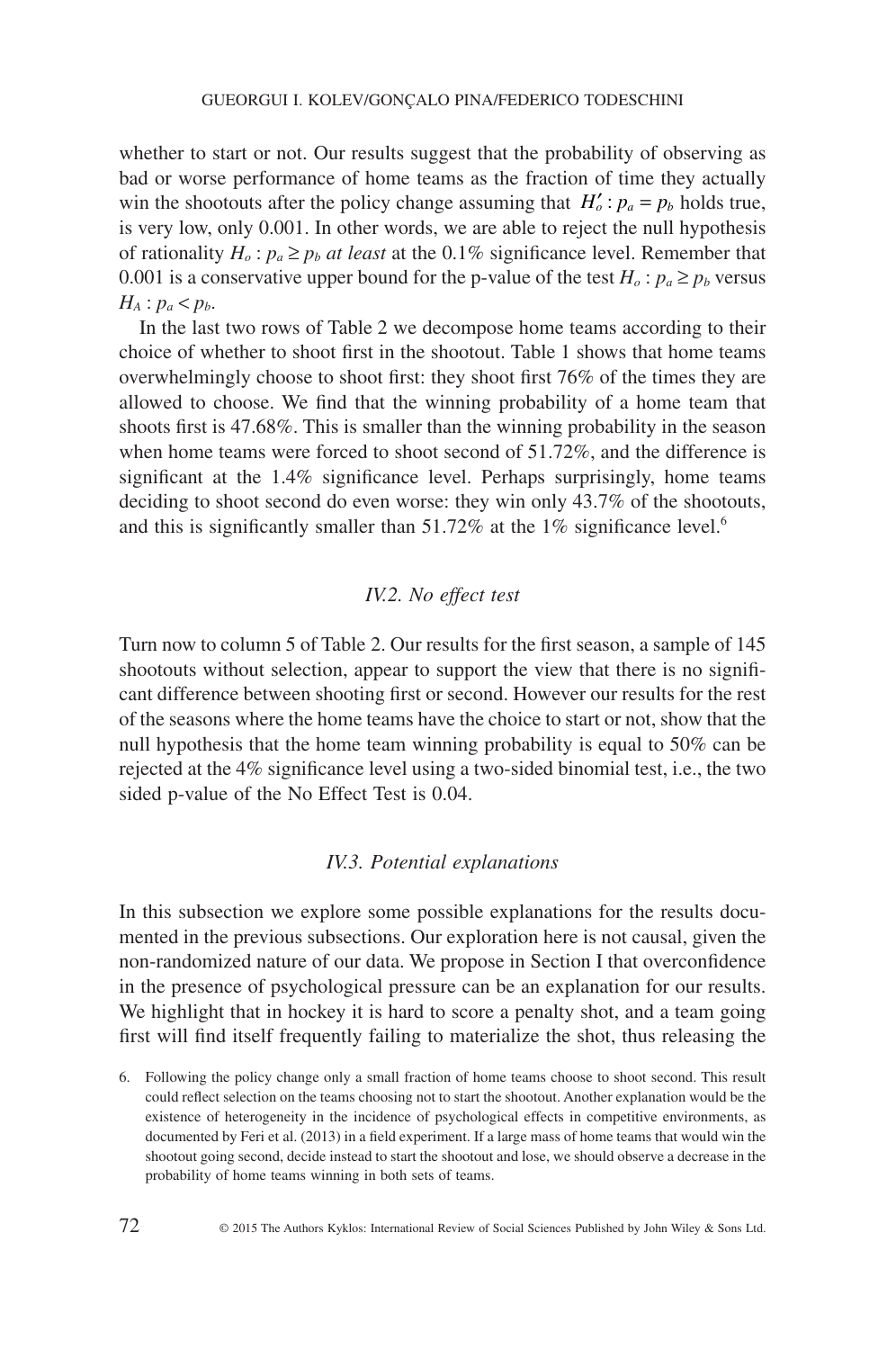opponent team from psychological pressure. We can use our data to see if these effects are present. We also investigate explanations based on home team quality, choice induced choking and learning.

#### *IV.3.1. Overconfidence and psychological pressure*

To investigate this explanation we explore shot-level data. We model the probability of scoring a penalty shot as a function of a full set of dummies that capture whether the shooter's team is in Advantage (A), Disadvantage (DA), or Tied in the shootout at the moment of the shot. We also divide Ties into two situations: one where the number of shots taken by both teams prior to the current shot is the same (Neuter), and one where the number of shots taken by the opponent's team is larger (Potential Advantage). The latter situation is interesting because it comprises a situation of Potential Advantage (PA) where a team following in the sequence can benefit from an opponent's miss. To control for pressure associated with game deciding shots, we divide shot situations into game deciding shots (DS) and non-game deciding shots (NDS). We define game deciding shots as shots for which the outcome decides the game immediately. We control also for whether the shot was taken by a shooter from the home team or by a shooter from an away team, in each of the categories described before. Finally, for each specification, we add round and shooter fixed effects. Round fixed effects remove the time invariant effect of a shot being taken at a specific round, where round #1 is defined as shots 1 and 2, round #2 as shots 3 and 4, and so on and so forth. Shooter fixed effects control for the time invariant effect of a shot being taken by a specific individual. Controlling for these is important to capture the effect of later rounds and shooter ability on the probability of scoring.

Table 3 collects the results of the linear probability model for different regression specifications on the full sample of shots. In the Supplementary Information (SI), we present results for the Logit and Probit models with the same specifications as in Table 3, and the results are similar. In all of them the dependent variable corresponds to a dummy variable that takes the value of 1 if the outcome of the penalty shot is a goal, and 0 otherwise. In column (1) we focus on the categories that capture the partial result of the shootout: Advantage, Disadvantage and Potential Advantage. The omitted category is ties where teams have taken the same number of shots, referred as the Neuter category. Relative to the omitted category, we can see that being in Advantage is related to a higher probability of scoring the shot, significant at the 5% level. All other categories are not significantly different from the omitted category. In column (4) we add round and shooter fixed effects, and the results are similar. (The omitted category in column (4) is ties where teams have taken the same number of shots (the Neuter category) in the first round.)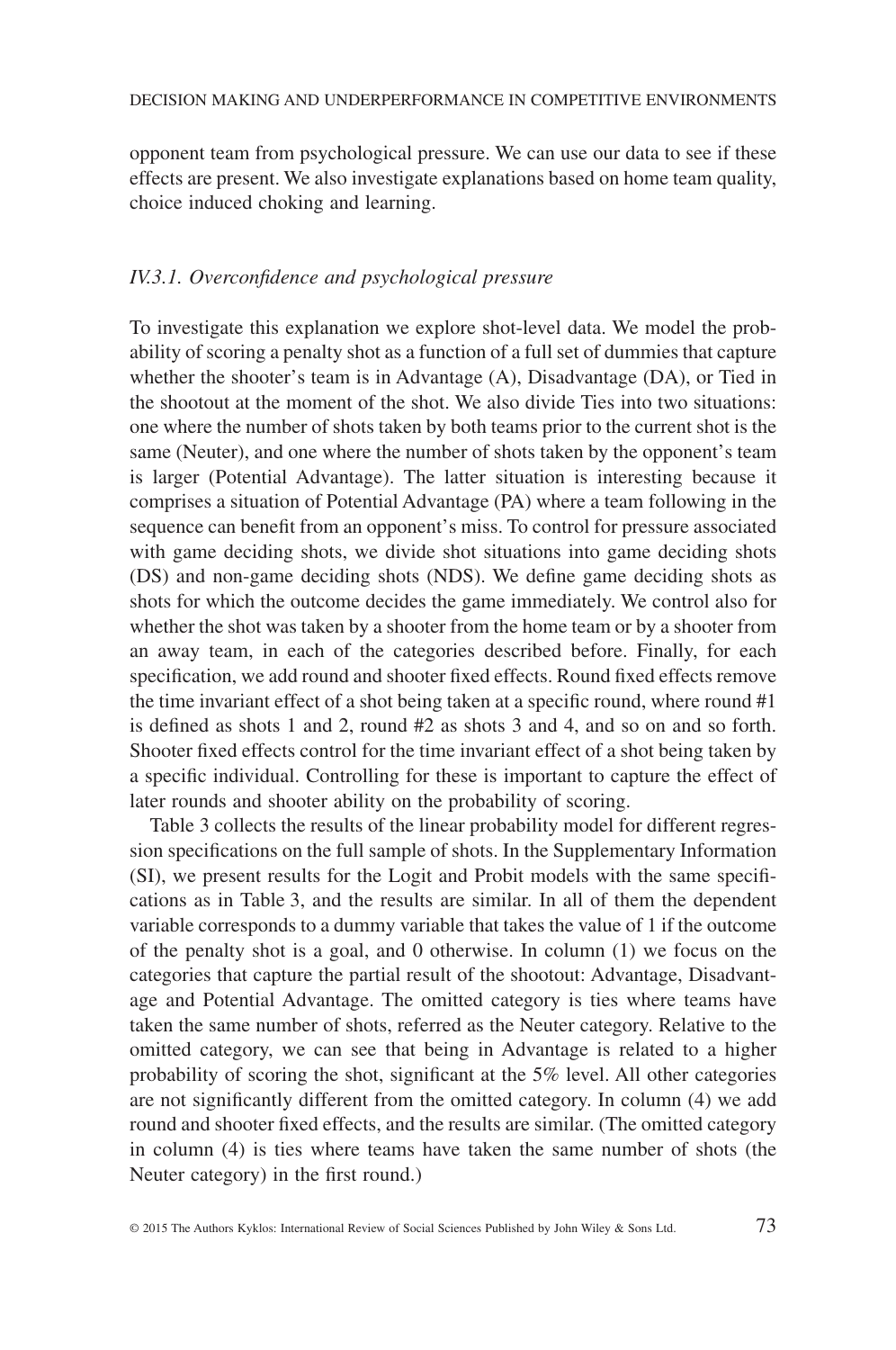#### GUEORGUI I. KOLEV/GONÇALO PINA/FEDERICO TODESCHINI

| Goal                                                                   | (1)                     | (2)                                            | (3)                                         | (4)                   | (5)                                            | (6)                                      |
|------------------------------------------------------------------------|-------------------------|------------------------------------------------|---------------------------------------------|-----------------------|------------------------------------------------|------------------------------------------|
| Disadvantage (DA)                                                      | $-0.0009$<br>(0.0135)   |                                                |                                             | 0.0053<br>(0.0147)    |                                                |                                          |
| Potential Advantage<br>(PA)                                            | 0.0143<br>(0.0131)      |                                                |                                             | 0.0163<br>(0.0144)    |                                                |                                          |
| Advantage (A)                                                          | $0.0417**$<br>(0.0204)  |                                                |                                             | $0.0438*$<br>(0.0231) |                                                |                                          |
| Home Team (HT)                                                         |                         |                                                | $-0.0160$<br>(0.0173)                       |                       |                                                | $-0.0217$<br>(0.0192)                    |
| $DA \times Non-Deciding$<br>(NDS)<br>$PA \times NDS$                   |                         | 0.0113<br>(0.0173)<br>$0.0381**$               |                                             |                       | 0.0169<br>(0.0195)<br>$0.0382**$               |                                          |
| $A \times NDS$                                                         |                         | (0.0160)<br>$0.0640*$                          |                                             |                       | (0.0184)<br>$0.0783**$                         |                                          |
| $DA \times Deciding$<br>(DS)<br>$PA \times DS$                         |                         | (0.0337)<br>$-0.0133$<br>(0.0172)<br>$-0.0167$ |                                             |                       | (0.0376)<br>$-0.0098$<br>(0.0205)<br>$-0.0163$ |                                          |
| $A \times DS$                                                          |                         | (0.0170)<br>0.0308                             |                                             |                       | (0.0206)<br>0.0262                             |                                          |
| $DA \times NDS \times HT$                                              |                         | (0.0239)                                       | $-0.0403$                                   |                       | (0.0269)                                       | $-0.0292$                                |
| $PA \times NDS \times HT$                                              |                         |                                                | (0.0245)<br>$0.0460*$                       |                       |                                                | (0.0274)<br>$0.0700**$                   |
| $A \times NDS \times HT$                                               |                         |                                                | (0.0256)<br>$0.0707*$                       |                       |                                                | (0.0281)<br>$0.0761*$                    |
| $DA \times DS \times HT$                                               |                         |                                                | (0.0415)<br>0.0116                          |                       |                                                | (0.0451)<br>0.0182                       |
| $PA \times DS \times HT$                                               |                         |                                                | (0.0248)<br>$-0.0492*$                      |                       |                                                | (0.0283)<br>$-0.0205$                    |
| $A \times DS \times HT$                                                |                         |                                                | (0.0290)<br>$0.0611*$                       |                       |                                                | (0.0331)<br>0.0492                       |
| $DA \times NDS \times A$ way<br>Team (AT)<br>$PA \times NDS \times AT$ |                         |                                                | (0.0343)<br>$0.0439*$<br>(0.0249)<br>0.0263 |                       |                                                | (0.0379)<br>0.0402<br>(0.0276)<br>0.0114 |
| $A \times NDS \times AT$                                               |                         |                                                | (0.0213)<br>0.0511                          |                       |                                                | (0.0244)<br>0.0738                       |
| $DA \times DS \times AT$                                               |                         |                                                | (0.0575)<br>$-0.0409*$                      |                       |                                                | (0.0631)<br>$-0.0402$                    |
| $PA \times DS \times AT$                                               |                         |                                                | (0.0239)<br>$-0.0083$<br>(0.0231)           |                       |                                                | (0.0275)<br>$-0.0244$<br>(0.0269)        |
| $A \times DS \times AT$                                                |                         |                                                | $-0.0027$<br>(0.0336)                       |                       |                                                | $-0.0028$<br>(0.0365)                    |
| Shooter and Round<br><b>Fixed Effects</b>                              | No                      | No                                             | No                                          | Yes                   | Yes                                            | Yes                                      |
| Constant                                                               | $0.3200***$<br>(0.0085) | $0.3200***$<br>(0.0085)                        | $0.3305***$<br>(0.0135)                     | 0.2938***<br>(0.0124) | 0.2846***<br>(0.0132)                          | 0.2978***<br>(0.0184)                    |
| Observations<br>R-squared                                              | 7,976<br>0.0007         | 7,976<br>0.0019                                | 7,976<br>0.0041                             | 7,976<br>0.0842       | 7,976<br>0.0849                                | 7,976<br>0.0866                          |

*Table 3*

Shot by shot analysis

*Notes*: The dependent variable Goal equals 1 if the shooter scores the penalty shot and 0 otherwise. Dummies and omitted categories are defined in the text. Coefficients are estimated by Ordinary Least Squares. Columns (1)–(3) present the results of regressions on different shot decompositions. Columns (4)–(6) add round and shooter fixed effects. Standard errors robust to arbitrary heteroskedasticity and arbitrary correlation within a game in parentheses: \*\*\*p < 0.01, \*\*p < 0.05, \*p < 0.1.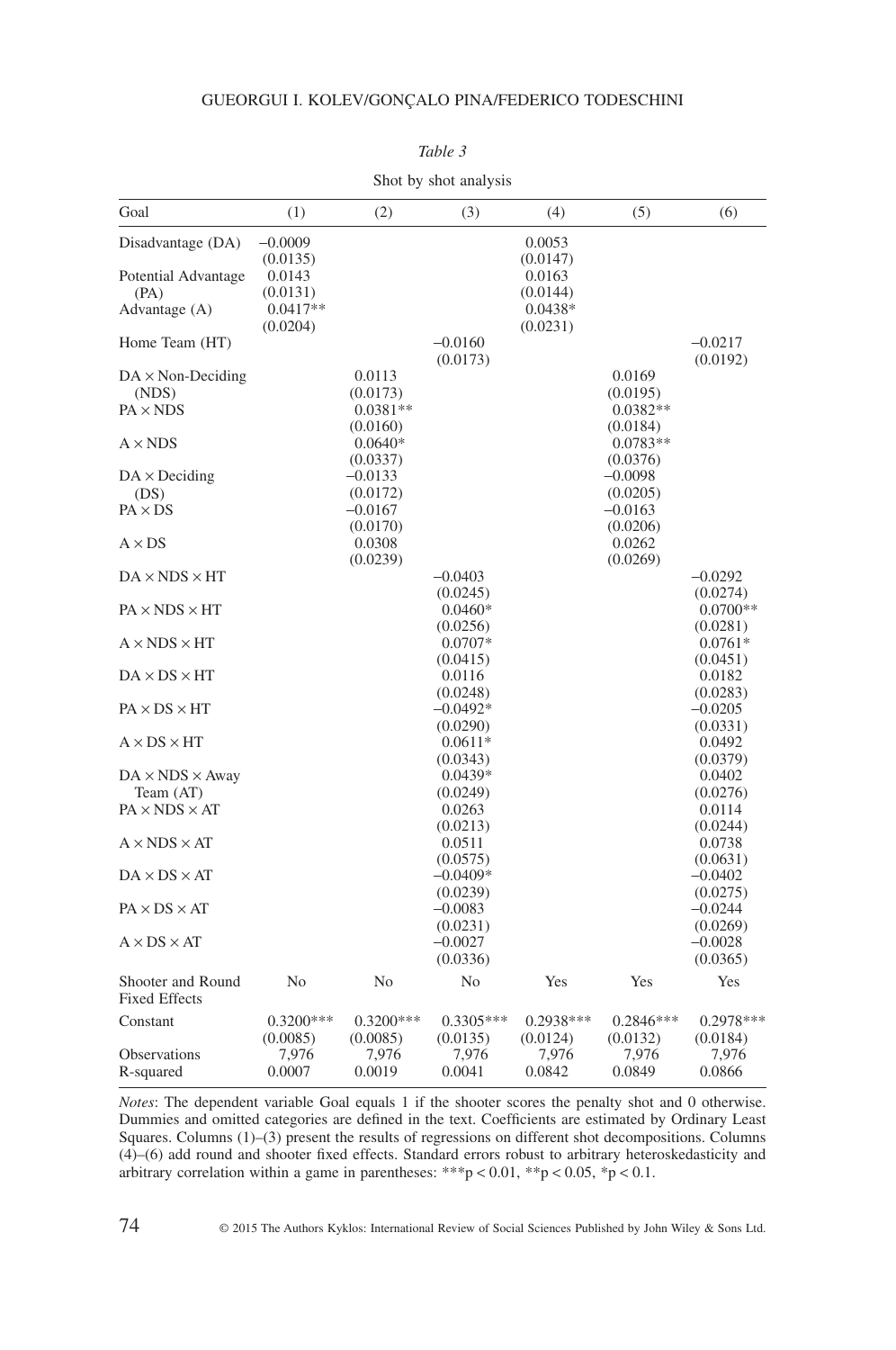In column (2) we divide the categories defined above between Deciding shots (DS) and Non-deciding shots (NDS). Note that we do not include the dummy for non-game deciding shot directly. This is because the omitted category of ties with the same number of shots is by definition a non-game deciding shot. When we divide shots between deciding and non-deciding we observe that being in advantage in a non-deciding shot is associated with 6.4 percentage points higher probability of scoring relative to the omitted category, and this is significant at the 10% level. Interestingly, being in Advantage in decisive shots is not associated with a higher probability of scoring relative to the omitted category. We observe also that potential advantage in non-deciding shots is now associated with a 3.8 percentage points larger probability of scoring relative to the omitted category. Once again, being in disadvantage is not associated with the probability of scoring relative to the omitted category. As expected, the categories for game deciding shots are associated with lower probabilities of scoring the shot. In column (5) we add round and shooter fixed effects, and the results are similar.

Finally, we investigate how these relationships depend on whether a shooter belongs to the Home Team (HT). Column (3) includes a dummy capturing if the shooter is from the home team, and the omitted category is now Neuter, and the shot is taken by a shooter from the Away Team (AT). Interestingly, the positive associations between scoring and being in advantage and potential advantage for non-game deciding shots hold only for home team shooters. Column (6) shows that the result is robust to the introduction of shooter and round fixed effects. This result suggests that releasing a shooter from pressure has a larger effect on shooters that belong to the home teams, a result that is consistent with Dohmen (2008), who shows that soccer shooters from home teams choke under friendly pressure.

#### *IV.3.2. Quality, choice induced choking, losing on purpose and learning*

Another explanation we consider is whether following the policy change the quality of teams getting to the shootout changed. This could be a consequence of different strategies prior to the shootout. Given that home teams can now choose whether to take the penalty shot first or second, home teams of lower quality could try to take the game into the shootout to benefit from this advantage. If the lower home team quality effect still dominates any potential advantage from choosing the order in the shootout, we would observe a decrease in the performance of home teams, independently of their choice. Although team quality is ultimately unobservable, we can use their overall league table standing prior to the shootout as a proxy, and look for a decrease in the quality of home teams following the policy change. In fact, we find a significant increase in the mean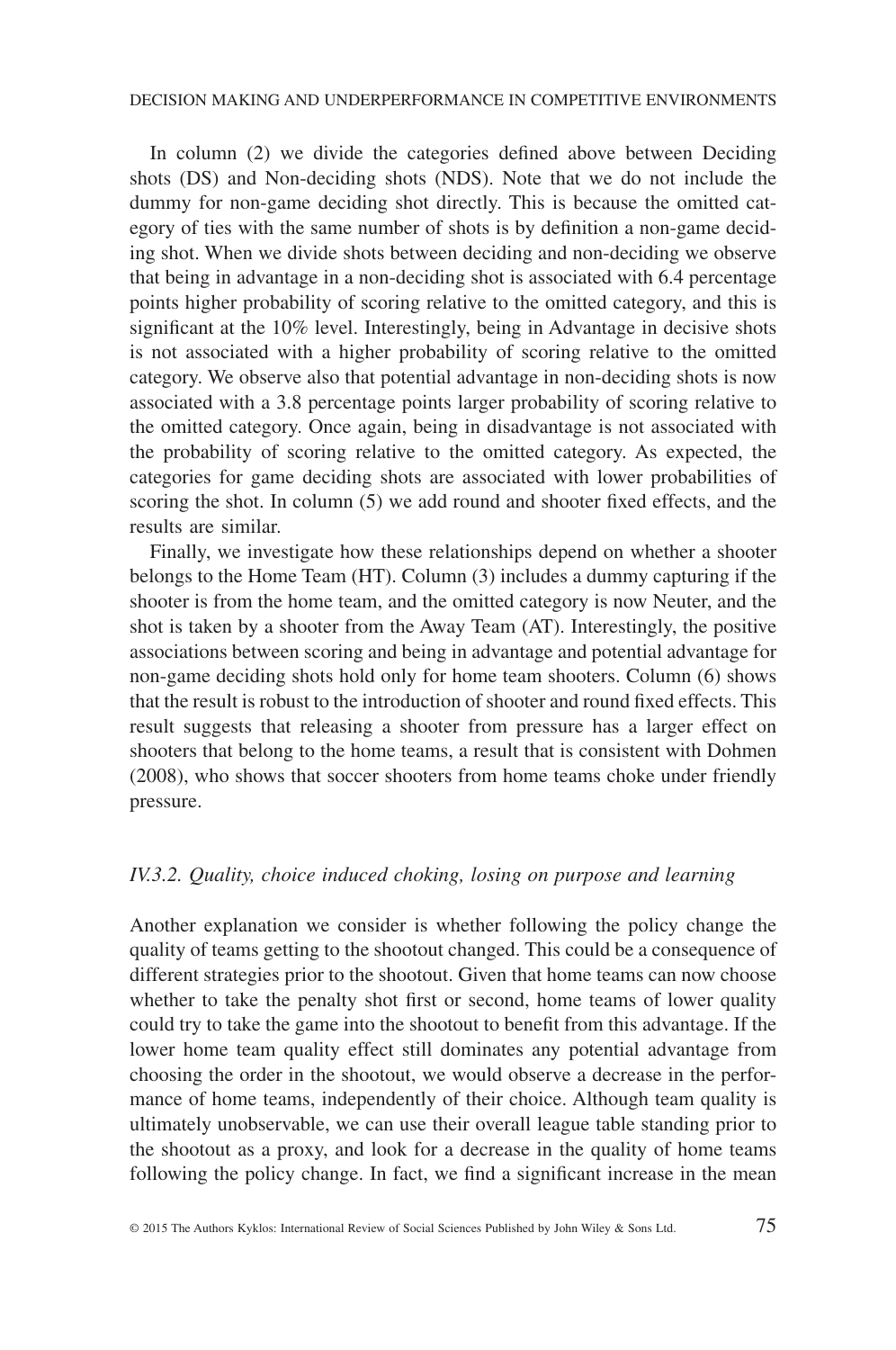quality of home teams, from 17th place to 14th place (mean classifications rounded, lower values mean higher classification; two-sample Wilcoxon ranksum (Mann-Whitney) test:  $p$ -value = 0.0043). Interestingly, we find also an increase in the average quality of away teams getting to the shootout, from 16th place to 14th place (mean classifications rounded, two-sample Wilcoxon ranksum (Mann-Whitney) test: p-value =  $0.03$ ). If we look at the difference between home and away teams' classification, there is no significant difference following the policy change (two-sample Wilcoxon rank-sum (Mann-Whitney) test: p-value  $= 0.5513$ .<sup>7</sup>

We also directly test for choking under friendly pressure. Dohmen (2008) finds that in German soccer penalties shooters from the home team are more likely to choke, where choking is defined as failing to score a penalty shot because the shot fails to hit the goal. This represents a situation where, arguably, the intervention of the goalie was immaterial. If the choice of whether to go first or second puts players from the home teams under differential friendly pressure, this could explain our results of reduced performance for home teams. If these effects are present in our data, the policy change should have led to an increase in the relationship between choking and having a shooter from the home team.

We test the above hypothesis in Table 4. All shooters choke more in the choice regime after the policy change when home teams decide who starts the shootout, relative to the first no-choice season. However, home team shooters do *not* choke more, relative to away team shooters. More importantly, the hypothesis that decreased home teams performance after the policy change is due to increased home team choking after the policy change is refuted by the data. The interaction term between choice regime (after policy change seasons) and home team shooter dummies is *negative* and insignificant. Therefore if anything, home team shooters choke *less* relative to away team shooters in the choice regime seasons compared to how much they choked relative to away team shooters in the no-choice seasons.

In Footnote 1 we discussed the validity of our data as a tournament model, where both teams have full incentives to succeed. There are some incentives for teams not making it to the playoffs to lose games on purpose, which could bias our results. As a robustness check, we drop the last month of regular seasons (75 shootouts), as well as the last two months (293 shootouts) and redo the rationality test presented in Table 1. Our results are in line with previous results for the

<sup>7.</sup> We can also use this quality measure to study if there is observable heterogeneity of home teams choosing or not choosing to start the shootout. We find no significant difference in quality between home teams choosing to go first or to go second (two-sample Wilcoxon rank-sum (Mann-Whitney) test: p-value = 0.3302). The same is true for away teams (two-sample Wilcoxon rank-sum (Mann-Whitney) test: p-value = 0.3592) – there is no significant difference in observable quality between away teams that have been chosen to shoot first, and away teams that have been chosen to shoot second.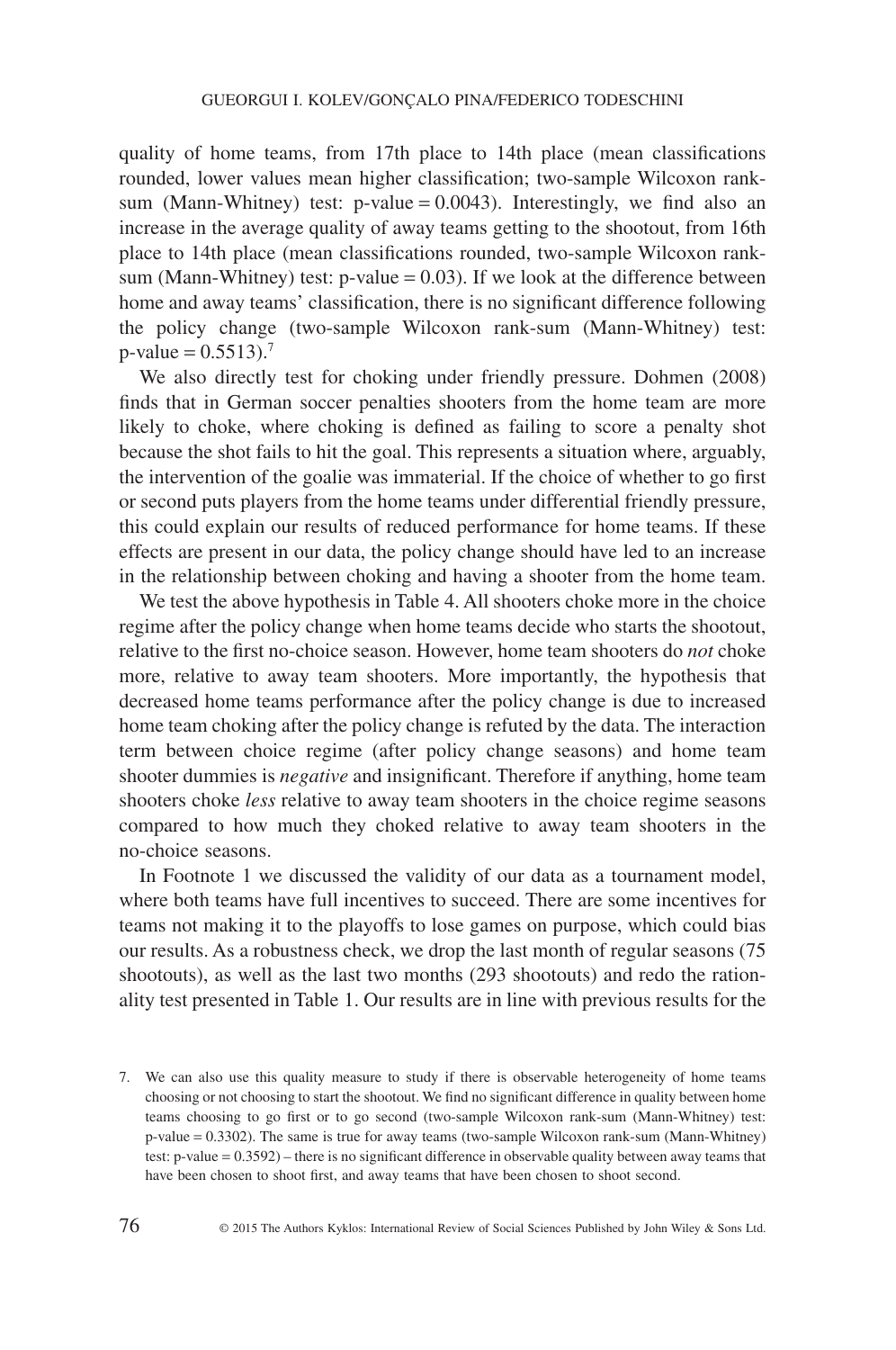| Choking                                                                             |                         |                         |                                                                        |                         |                         |                                                                      |
|-------------------------------------------------------------------------------------|-------------------------|-------------------------|------------------------------------------------------------------------|-------------------------|-------------------------|----------------------------------------------------------------------|
| Choke                                                                               | (1)                     | (2)                     | (3)                                                                    | (4)                     | (5)                     | (6)                                                                  |
| Home Team Shooter<br>(HTS)<br>Choice Regime (CR)<br>Interaction ( $HTS \times CR$ ) | 0.0066<br>(0.0081)      | $0.0340**$<br>(0.0137)  | 0.0248<br>(0.0204)<br>$0.0442***$<br>(0.0162)<br>$-0.0213$<br>(0.0223) | 0.0059<br>(0.0086)      | 0.0265<br>(0.0163)      | 0.0222<br>(0.0230)<br>$0.0355*$<br>(0.0195)<br>$-0.0189$<br>(0.0248) |
| Shooter and Round<br><b>Fixed Effects</b>                                           | N <sub>0</sub>          | N <sub>0</sub>          | N <sub>0</sub>                                                         | <b>Yes</b>              | <b>Yes</b>              | Yes                                                                  |
| Constant                                                                            | $0.1662***$<br>(0.0060) | $0.1397***$<br>(0.0129) | $0.1277***$<br>(0.0148)                                                | $0.1690***$<br>(0.0095) | $0.1493***$<br>(0.0164) | $0.1385***$<br>(0.0192)                                              |
| <b>Observations</b><br>R-squared                                                    | 7.976<br>0.0001         | 7.976<br>0.0009         | 7.976<br>0.0010                                                        | 7.976<br>0.1051         | 7.976<br>0.1054         | 7,976<br>0.1055                                                      |

*Table 4*

*Notes*: The dependent variable Choke equals 1 if the shooter misses the penalty shot by sending the puck wide, high or hitting the bars, and equals 0 otherwise. Coefficients are estimated by Ordinary Least Squares. Home Team Shooter is equal to 1 when the shooter is from a home team, and 0 otherwise. Choice Regime is equal to 1 for the seasons where home teams decide whether to start the shootout or not (seasons 2006/07–2011/12) and 0 otherwise. Interaction takes the value of 1 when both the shooter is from a home team and the season is a choice season, and 0 otherwise. Standard errors robust to arbitrary heteroskedasticity and arbitrary correlation within a game in parentheses: \*\*\*p < 0.01, \*\*p < 0.05, \*p < 0.1.

full sample, and strongly significant.<sup>8</sup> We also drop observations in the last month of shootouts involving teams that ultimately did not make it to the playoffs, and results are unchanged.9

Finally, we discuss learning. Looking at Table 1 it is possible to see that the first two seasons following the introduction of the choice for home teams are also the seasons with a closer split between home teams going first and home teams going second. Interestingly, they are also among the seasons with a higher winning frequency for home teams. In fact, our rationality test is not rejected for the first two seasons with choice, only for the latter seasons. Following these two seasons home teams choose to start much more often, and performance significantly decreases. Figure 1 plots winning and starting frequencies for home teams by month for each season. The main thing to note in this figure is that there is no

- 8. Omitting the last month of the regular season, the winning probability for home teams in the first season is 50.0%, compared to 46.5% in the seasons with choice. This probability is different at the 5% level: one sided p-value = 0.018. Omitting the last two months these probabilities are  $50.5\%$  and  $45.1\%$ , respectively, and they are different at the 1% level: one sided p-value= 0.002.
- 9. More concretely, we redo the test omitting the shootouts played in the last month of the season that involve a home or away team that ultimately did not make it to the playoff. Our results are unchanged and significant at the 1% level. The winning probability for home teams in the first season is 50.4%, compared to 46.5% in the seasons with choice. This probability is different at the 5% level: one sided  $p-value = 0.009$ .

© 2015 The Authors Kyklos: International Review of Social Sciences Published by John Wiley & Sons Ltd. 77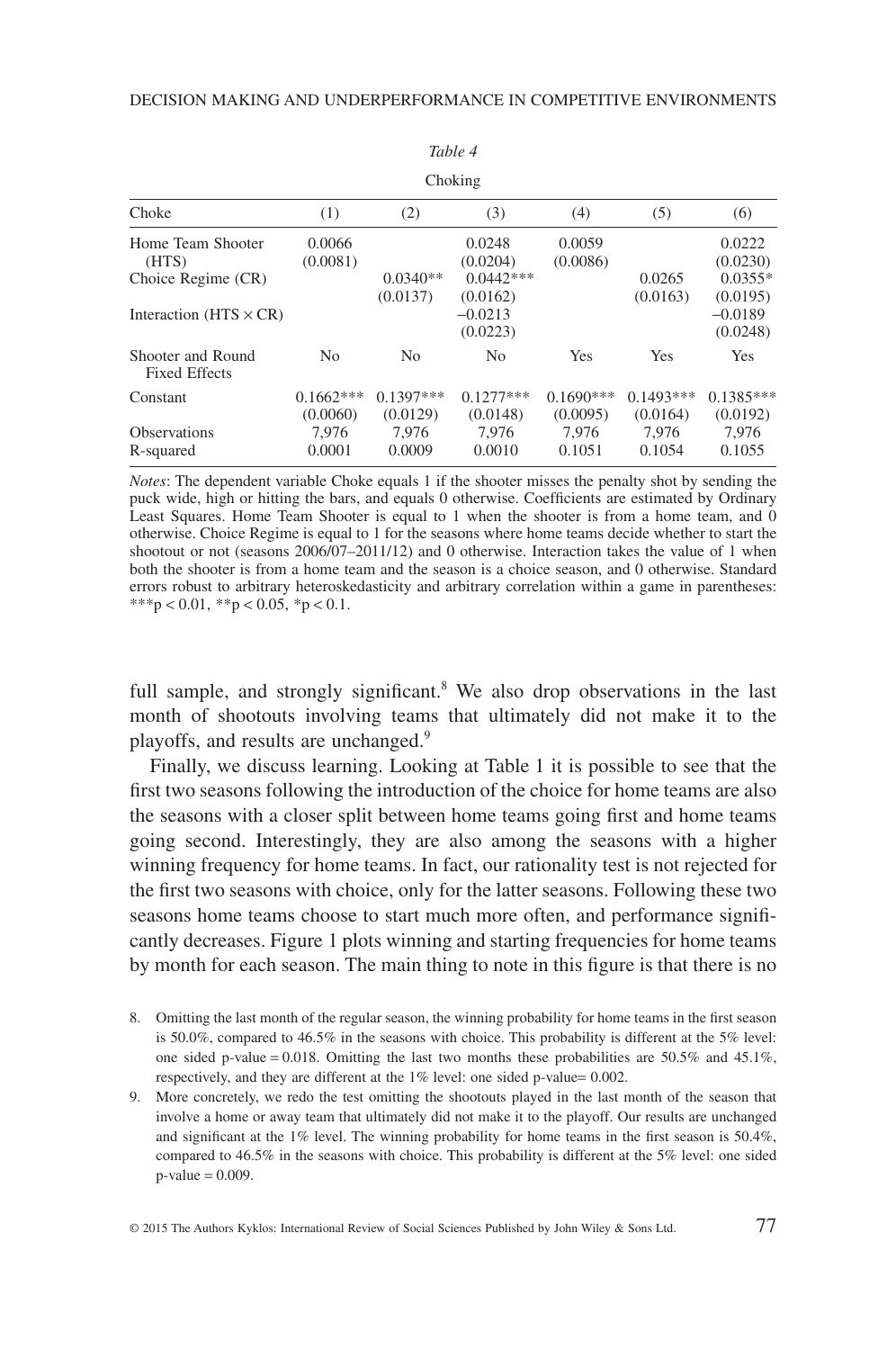#### GUEORGUI I. KOLEV/GONÇALO PINA/FEDERICO TODESCHINI



*Figure 1* Winning and Starting Frequencies for Home Teams by month

*Notes*: This figure plots winning (solid line) and starting the shootout (dashed line) frequencies for home teams by month for each season. The panel "All" collects all seasons. Each NHL regular season takes place between October and April.

clear trend in the winning probabilities for home teams within the season when the shootout was introduced (2005–06) nor for both winning probabilities and the probability to start the shootout within the season when the choice was introduced (2006–07). This suggests that learning by home teams did not play a major role in these two seasons.

## V. DISCUSSION AND CONCLUSION

In this paper we study a policy experiment that resulted from a change in the National Hockey League (NHL) rules regulating shootouts. In the first season in which shootouts were introduced as a means to determine the winner in case the hockey match is still drawn after overtime, home teams had to shoot second. In the rest of the seasons, the NHL changed the rule and gave home teams the right to choose whether to start first or second. We use this policy experiment to devise a test of whether home teams behave rationally.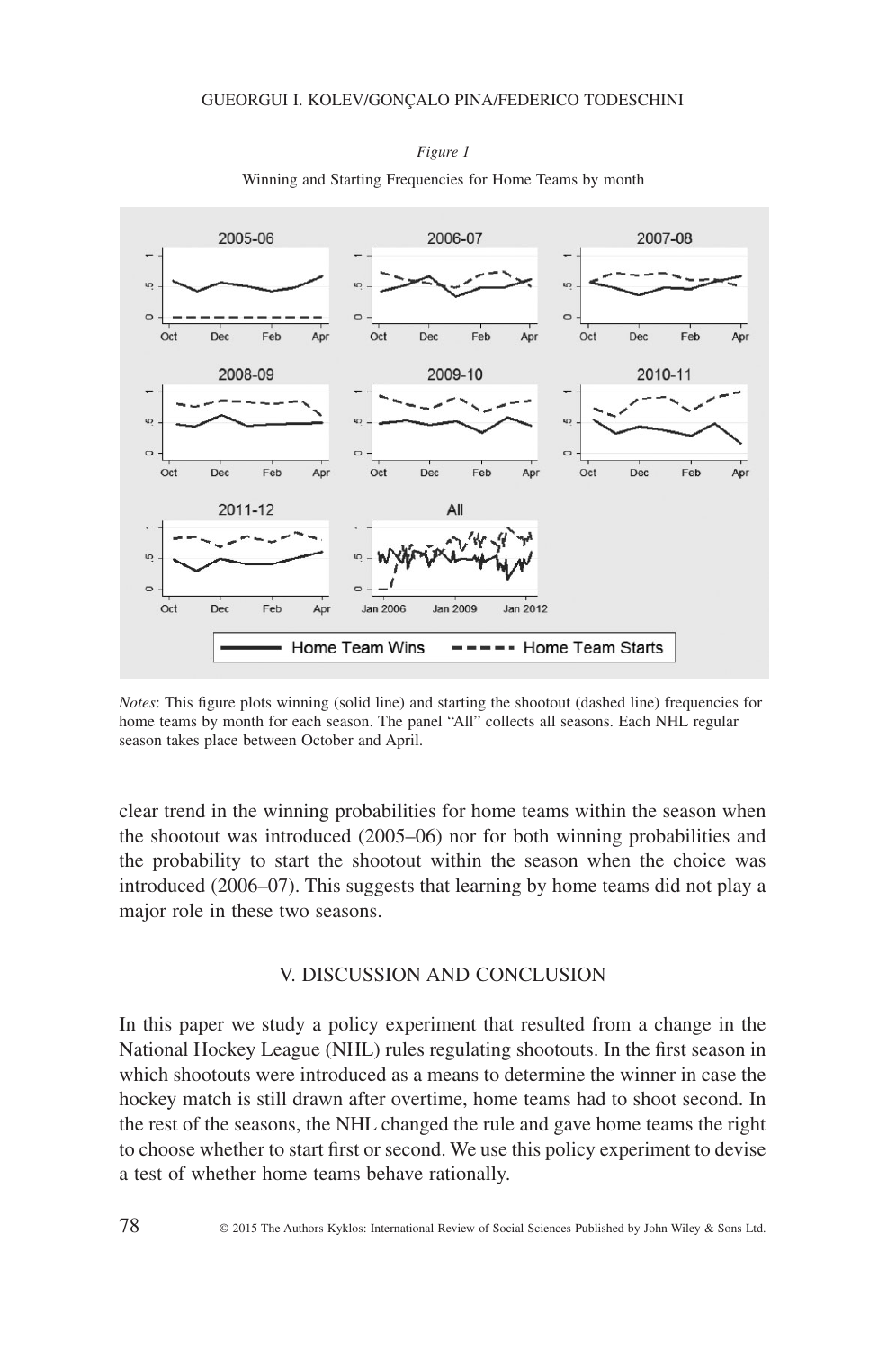We are able to reject the null hypothesis that home teams act rationally at least at the 0.1% significance level. We are also able to reject the null hypothesis that the home teams winning probability in the seasons when they choose whether to start or not is equal to 50% at the 4% significance level, versus the two sided alternative that the home teams winning probability is different from 50%.

We discuss one interpretation of our findings: overconfidence leading home teams to start too often in an environment where psychological pressure from lagging behind is present. Contrary to what is argued in Apesteguia and Palacios-Huerta (2010), our results suggest that agents are not perfectly aware of the interaction between psychological pressure and low scoring probabilities (in hockey the unconditional probability of scoring penalty shot is 33%, versus 72% in soccer) and do not respond optimally to it. Due to the nature of our data, the exploration of the mechanisms behind our findings is not causal. Understanding the relationship between tasks with different success probabilities, decision making, psychological pressure and performance in dynamic tournaments remains an exciting field for empirical and experimental work.

Finally, our paper also relates to the existence of negative psychological pressure from lagging behind in competitive environments. Recent work by Kocher et al. (2012) and Feri et al. (2013) questions the existence of this phenomenon. Kocher et al. (2012) use a super-sample of the Apesteguia and Palacios-Huerta (2010) soccer data to show that there is no statistically significant difference between shooting first or second in soccer. Feri et al. (2013) use data from a field experiment where they can control for individual heterogeneity. They find that lagging behind does not affect negatively second-mover's scoring probability. They show that there is a positive effect as the second-mover's scoring probability improves significantly when free throws are worthy, with heterogeneity playing a role.

Our results for the first season, a sample of 145 shootouts without selection, appear to support the view that there is no significant difference between shooting first or second. However our results for the rest of the seasons where the home teams have the choice to start or not, show that the null hypothesis that the home team winning probability is equal to 50% can be rejected at the 4% significance level. Therefore, our interpretation of our results is that first, in hockey it matters whether a team starts the shootout or not. Second, in hockey home teams do not understand correctly the implications of starting first and behave irrationally, thereby performing worse when given the choice of starting first when compared to a situation when they were not given this choice.

#### **REFERENCES**

© 2015 The Authors Kyklos: International Review of Social Sciences Published by John Wiley & Sons Ltd. 79

Apesteguia, Jose and Ignacio Palacios-Huerta (2010). Psychological pressure in competitive environments: Evidence from a randomized natural experiment. *American Economic Review*. 100(5): 2548–2564.